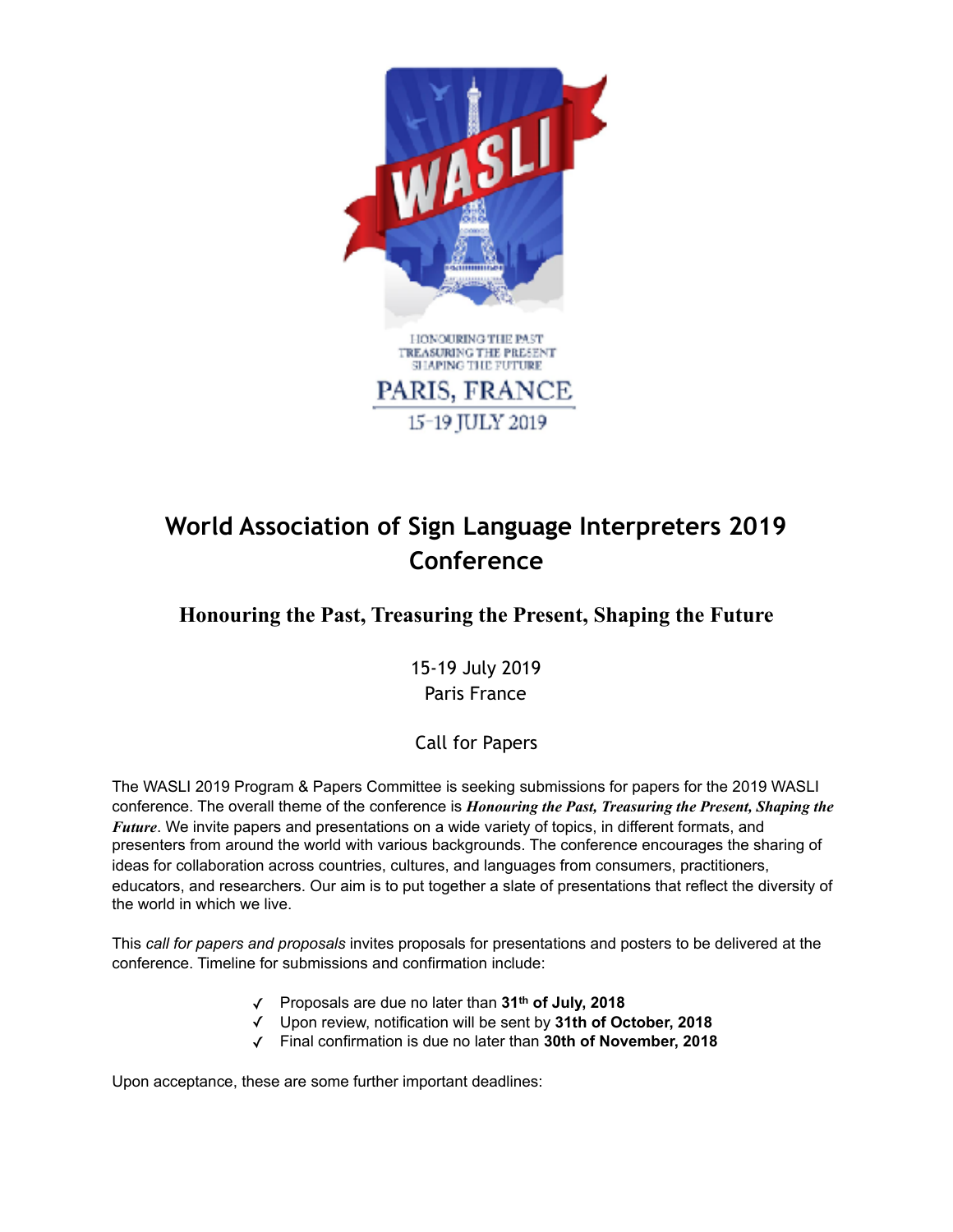- ✓ Final draft papers and/or presentation materials must be sent to the conference organizer by **30th of May, 2019**
- ✓ Final papers or proposals for full review for publication in the conference proceedings should be submitted within one month after the conference, i.e. no later than **30th of August, 2019**
- ✓ **(editing requirement)**

Thematic areas include (*but are not limited to*):

- **EXEC** Accessibility as a human right for Deaf people and the involvement of signed language interpreters
- **■** Use of technology in and for support of signed language interpreters practice and education
- Role and ethics of signed language interpreters in a context of (in)equality
- **EXECT** Legislation on Sign Language, human rights and interpreting provision
- Advocacy by/for signed language interpreters in the light of human rights for Deaf people
- **EXED** Advocacy by Deaf people for signed Language interpreting in the light of human rights for Deaf people
- Designated Interpreting
	- o International Sign
	- o Practice
- Institutional/Organization Impact on practice among signed language interpreters
- Collaboration-focused research and/or projects and initiatives
- Community-based action and/or research
- Innovative education o Training/ Professional development

### *Please note that all areas apply to all signed interpreters, educators and researchers. We do not make a distinction or separation of Deaf and hearing people in any area. We welcome all research, projects and practice that support (linguistic) diversity.*

*Length of papers:* all presentations of papers given at the conference will be 40 minutes. This time includes questions and answers (10 minutes).

*Format for posters:* posters will be displayed in a common area for attendees to view. Posters are to be designed so that they can be displayed for the conference participants to view during the day. Poster presentations will not be interactive except during coffee breaks, lunch time and at the end of each conference day. We encourage visual and print-based supporting materials.

The official conference languages are **International Sign** and **spoken English**. All presenters who use a different signed or spoken language will need to supply their own interpreters.

Presenters will need to register for the conference. There is no waiver of conference fees.